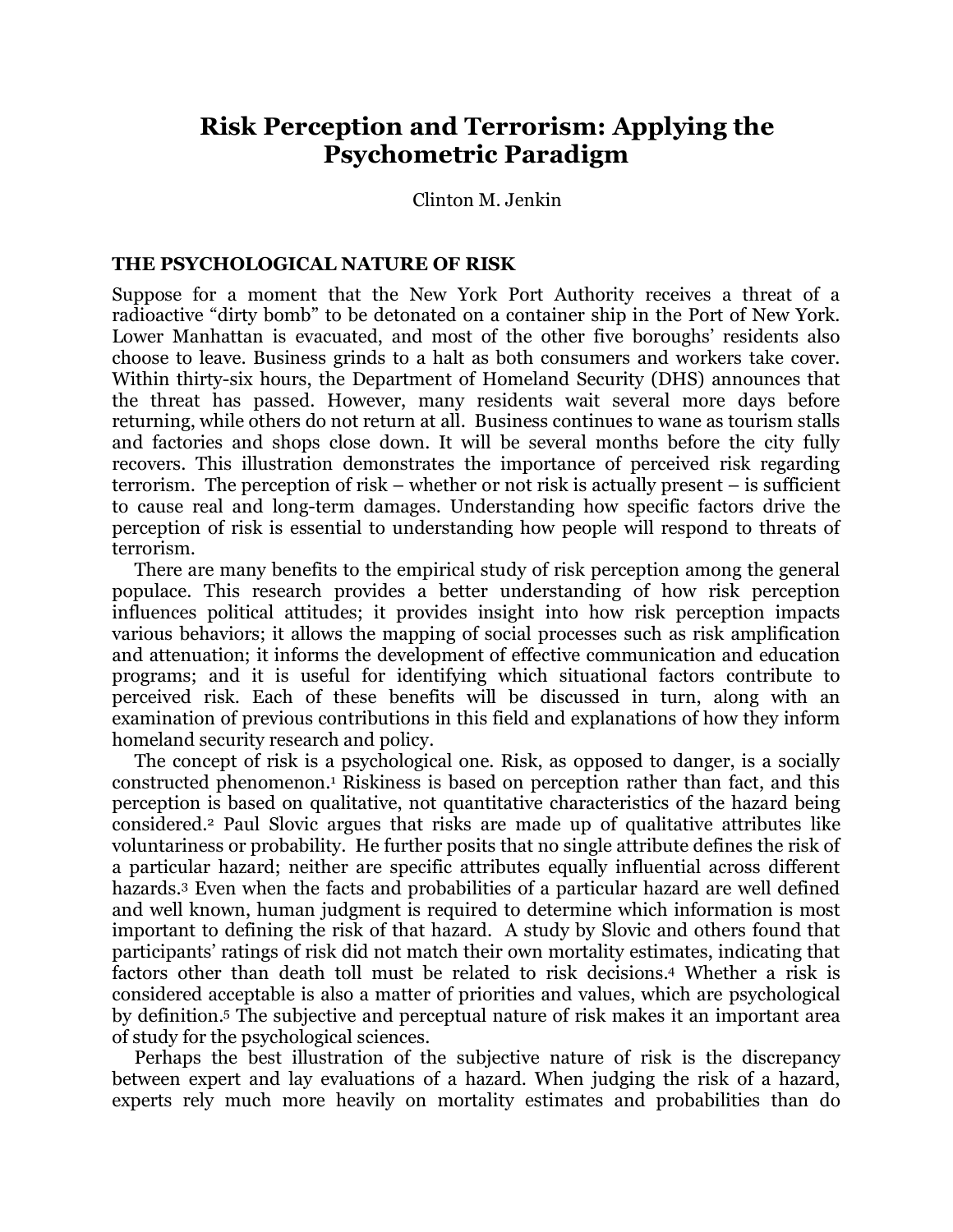laypersons. Slovic and his associates reported that expert judgments of risk corresponded to objective statistical data, whereas layperson judgments did not. <sup>6</sup> Slovic explained such a discrepancy by concluding that experts view risk as the likelihood of actual harm based on mortality estimates, whereas lay perceptions of risk are based on a number of qualitative (and subjective) characteristics.7 Some of the characteristics linked to lay perceptions of risk include the voluntariness of exposure, the dread associated with the hazard, the extent to which the risk can be controlled, the potential for catastrophe, the level of uncertainty associated with the hazard, and the perceived inequality of risk/benefit distribution. <sup>8</sup> It is well-documented that expert and lay judgments of risk are different; this difference can be traced to qualitative dimensions of risk that are applied to lay judgments, but not to expert judgments. The inconsistency between expert and lay judgments of risk demonstrates the psychological nature of risk.

This inconsistency also creates a debate about the appropriateness of using expert evaluations alone for policy decisions. In most cases, government and business policy makers rely almost exclusively on quantitative risk assessment to guide policies. In many cases the involved public fails to accept such assessment. One example is nuclear power generation, which has been largely rejected in this country even though it is both safer and cleaner than fossil fuel alternatives. Another example is the decrease of property values near toxic waste sites, despite repeated assurances that the materials have not and will not impact local residents. Participants in a study conducted by Donald MacGregor and Paul Slovic considered the standard cost-benefit analysis used by experts to be morally insufficient for evaluating and regulating risk, but acceptable as part of a more subjective evaluation process. <sup>9</sup> Abraham Wandersman and William Hallman agreed that such analysis was insufficient for a number of reasons. First, quantitative risk assessments are based on a number of assumptions that introduce uncertainty into the process; second, the credibility of the risk assessors may be suspect; and third, expert assessment often fails to consider issues that are important to the public interest.10 The unwillingness of the public to accept expert risk assessment is a further demonstration of the psychological nature of risk.

In summary, the concept of risk is socially constructed and psychologically oriented. Comparisons of expert and lay judgments of risk illustrate that public assessments of risk are tied to qualitative, rather than quantitative, characteristics of a hazard. The relative importance of these qualitative characteristics varies across people or across hazards. Risk perception research techniques can identify which characteristics are important and when. The question of using only expert judgments for policy decisions involving risk is especially salient in the area of terrorism. The Department of Homeland Security is engaged in various projects designed to objectively assess risk. Whether such assessments will be adequate to provide public support for policy decisions is far from certain.

By itself, keeping people safe is not sufficient: they must also feel safe. The importance of this point in implementing homeland security and emergency preparedness programs is difficult to overstate. Without a perception of safety, voters will locate and authorize new leaders (both local and federal) who share their priorities, and will implement a more "acceptable" security policy. Such a potential action is not just a political threat; it can have a serious negative impact on legitimate programs that are effectively reducing risk, and divert money to programs that increase the feeling of safety without increasing actual safety. The answer, from the standpoint of authorities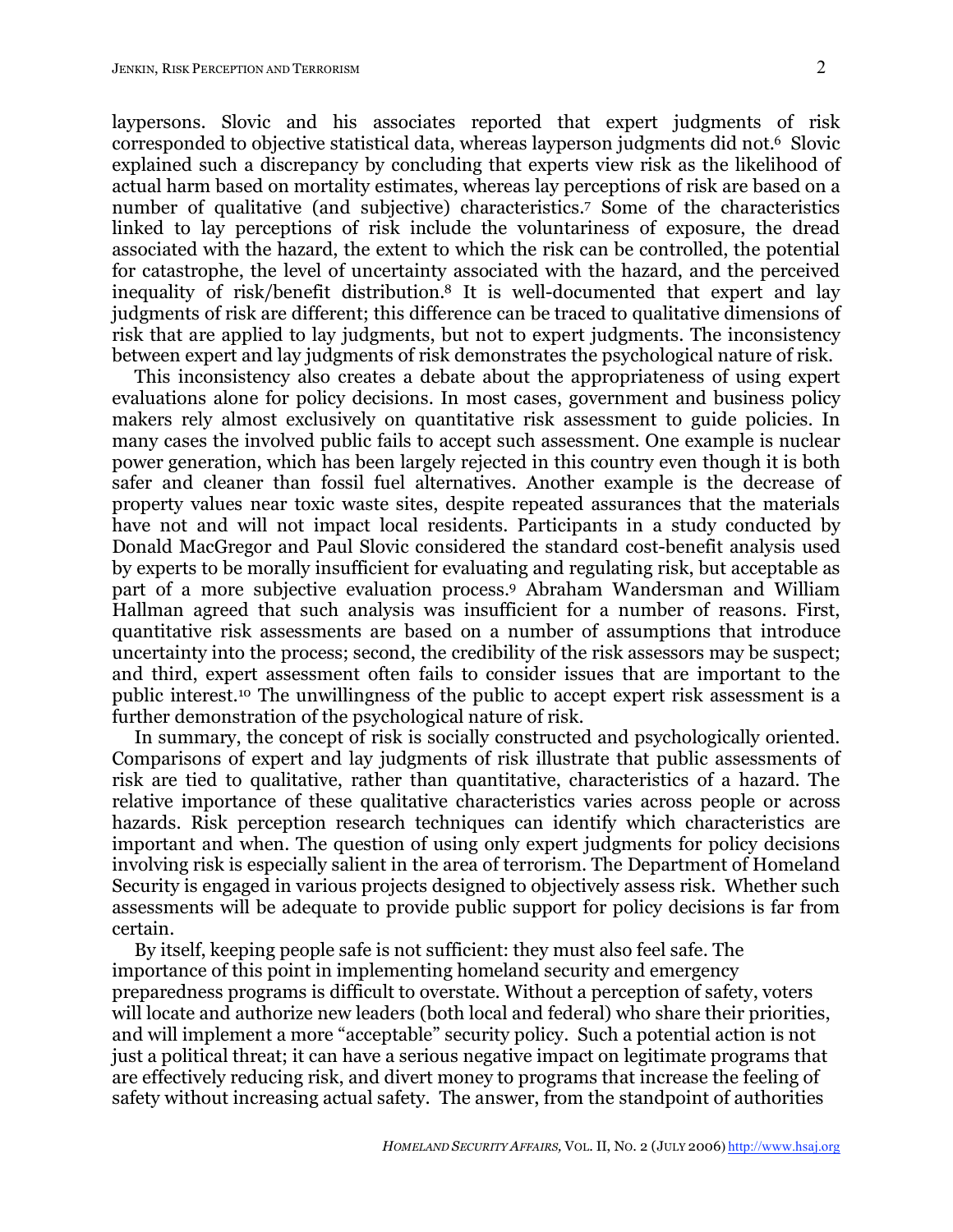attempting to minimize risk and maximize recovery, is to find a middle ground between measures that reduce objective risk and measures that reduce perceived risk. Risk perception research can inform policy makers on how to balance objective assessments with public opinion regarding security priorities.

## **BENEFITS OF RISK PERCEPTION RESEARCH**

Slovic uses the Ford Pinto as a case study to illustrate the value of understanding risk perception. After producing and selling the Pinto, Ford discovered that a defect in the fuel tank could cause the car to catch fire. Ford did a cost-benefit analysis and concluded that a recall would be too expensive. If Ford had considered perceived risk in the analysis they might have made a different decision. <sup>11</sup> Declining to fix the problem via a recall resulted in a public relations nightmare that cost Ford much more than a recall would have. Even though the actual fires did not create a significant economic problem, the perception that Ford's product might catch fire did. The mere perception of a threat was enough to cause severe problems. The same holds true for terrorism. If a terrorist organization provided a credible threat that a nuclear bomb would detonate in New York Harbor, the resulting evacuation and general atmosphere of the city would cripple the state and perhaps the national economy, independent of whether the danger was real. Understanding risk perceptions and responses to risk is vital to understanding – and ultimately affecting – public responses to terrorism.

### **Risk Perception and Political Attitudes**

The study of risk is important in several ways. The first benefit to studying risk is that it allows psychologists to better understand political attitudes. Perceptions of risk drive public priorities. <sup>12</sup> As in the case of the Pinto, or nuclear energy, or airline security, the perception of risk – rather than actual danger – drives public demands for action. This phenomenon is demonstrated in cases of environmental hazards. Public perceptions of risk seriously affect management and regulatory organizations' budgets, agendas, and priorities. <sup>13</sup> For policymakers, especially elected policymakers, the psychological impact of environmental hazards is just as important as the physical impacts.14 Thus, perceptions of risk are an important component of political attitudes.

Brian Gerber and Grant Neeley studied how perceived risk of routine hazards was related to attitudes about government regulation. They found that increased perceived risk of a hazard was positively related to support for regulation of that hazard, even when the cost of such regulation was stated to be significant. Two other variables affected this relationship: issue awareness and trust in the regulators. If respondents considered themselves to be ill-informed on an issue, there was no relationship between perceived risk and support for regulation. Trust moderated the relationship between perceived risk and support for regulation; if the respondents did not trust the regulators, then they were less likely to support regulation, even if perceived risk was high.15 These results also apply to terrorism. Leonie Huddy and associates found that levels of perceived risk were linked to willingness to support aggressive anti-terrorist policies.16 Studying which features of a terrorist hazard affect perceptions of risk allows policymakers to understand which terrorist hazards are likely to become important to the public and why. In our democratic society understanding public priorities is essential to developing a politically acceptable action plan.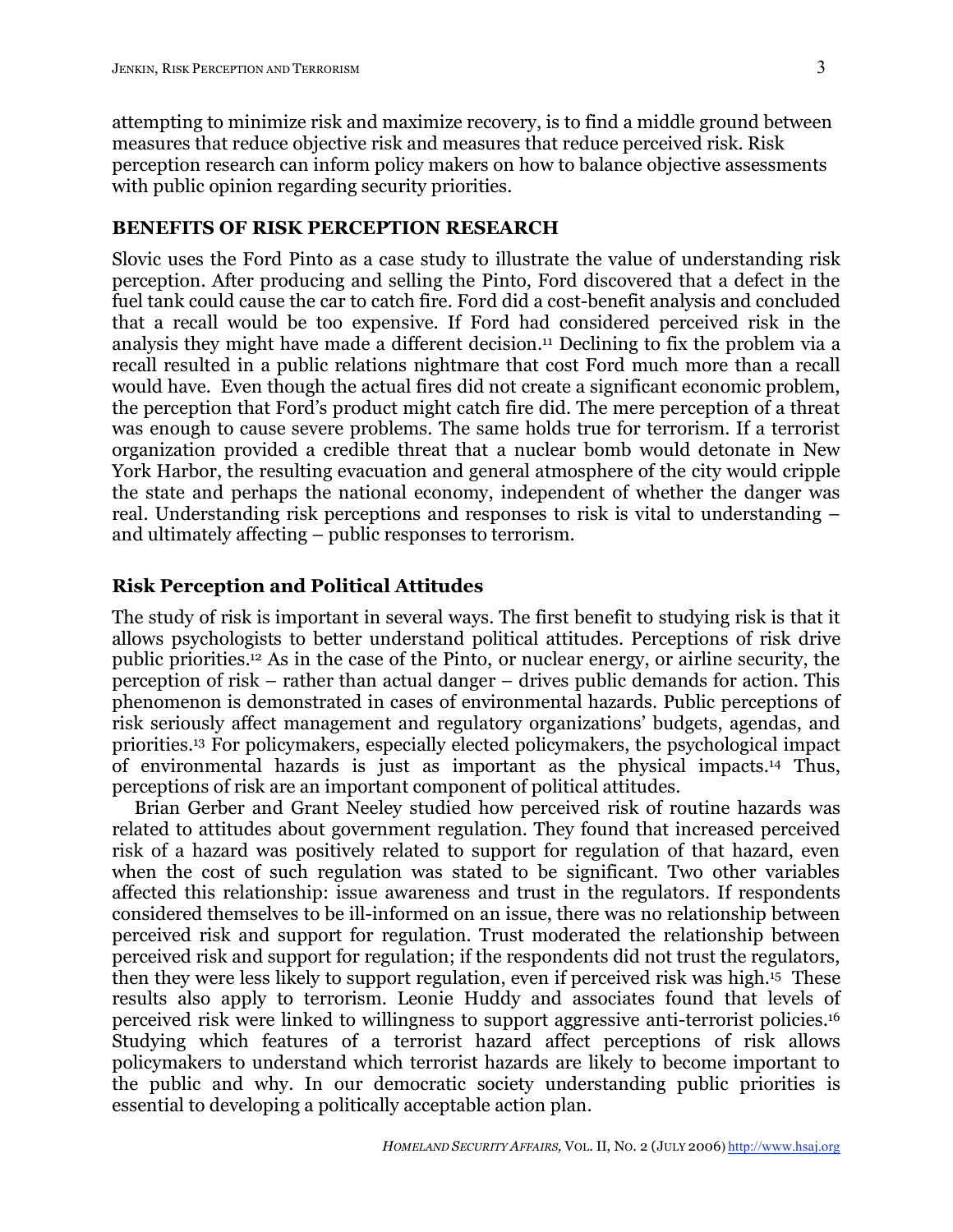#### **Risk Perception and Behaviors**

The second benefit of studying risk is that researchers can understand how perception of risk impacts behaviors. <sup>17</sup> Along with Ellen Cohn, the author has documented that perceived risk of terrorism was positively related to adaptive behaviors such as having an emergency supply kit.18 Similar studies have found this relationship to hold true for fear and perceived risk of crime as well.19 J. Sherwood Williams and others, in a study of urban adolescents, found that fear of crime was an important predictor of defensive behaviors such as going out in groups, learning self-defense, carrying spray, or carrying a safety whistle.20 Paul Lavrakas compared suburban and urban dwellers and found that urban dwellers, who had a higher fear of crime, restricted their behavior more than the subjects living in the suburbs. <sup>21</sup> David McDowell found a positive link between fear of crime and gun ownership.22 Gustavo Mesch found that an increase in perceived risk was indicative of a decrease in nighttime activities. <sup>23</sup> The behavioral effects of perceived risk and fear of crime are well documented, though the research has not differentiated behavioral changes related to fear from those related to perceived risk. Numerous behavioral changes were also observed after 9/11, though it is unclear which of these changes were caused by perceived risk. <sup>24</sup> Identifying the extent to which perceived risk changes behaviors is an important goal of risk researchers.

## **Risk Amplification and Attenuation**

The third benefit to studying risk is that it can clarify the conditions under which perceptions of risk either increase or decrease. Risk researchers have developed a descriptive mechanism known as risk amplification. Risk amplification is concerned with factors, both personal and social, that create either a heightened or lowered sense of risk within a society.25 Risk amplification ties reactions to socio-economic processes as well as event characteristics.26 This framework considers issues such as the stigma associated with a hazard, assignment of blame, and the social dynamics within a society in order to understand why a risk might become over- or under-estimated.<sup>27</sup> Understanding the complex interplay between perceptions of risk and social processes is an important contribution of risk research, and can inform communication and policy decisions regarding risk.

The social amplification of risk framework can be a useful tool for tracing the social evolution of attitudes toward terrorism. Consider that several major terrorist attacks occurred that involved U.S. citizens before 9/11, such as the two previous World Trade Center bombings, the Oklahoma City Bombing, the Marine barracks bombing in Lebanon, and the dual U.S. Embassy bombings in Kenya and Tanzania. Counterterrorism did not become a national priority, however, until after 9/11. While the damage of the 9/11 attacks is one variable, the risk amplification framework provides a mechanism for understanding what other social factors were involved in alternately keeping terrorism in the background for a time and then thrusting it onto an international center-stage.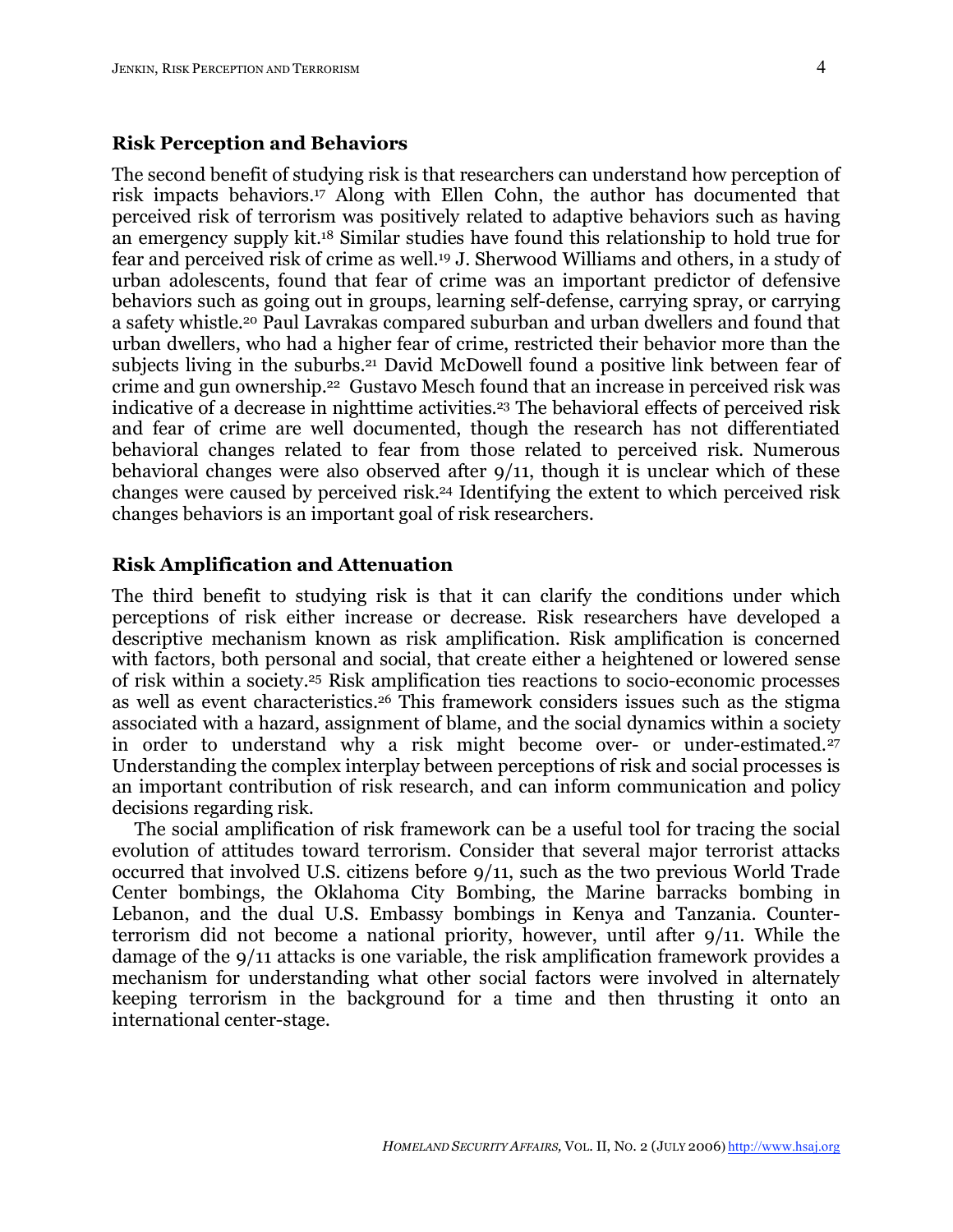## **Risk Perception and Communication**

The fourth benefit of studying risk is that an understanding of risk perceptions is vital to developing proper communication and education strategies.28 It is important for decision makers and enforcement officials to be able to explain any hazard and the related course of action to the public. Educational initiatives must also build an accurate and useful public awareness base. Neither of these goals can be accomplished unless communicators understand how risk is defined and perceived by the public. In the case of terrorism, communication is particularly important because any major warning must be accompanied by instructions, and those instructions must be heeded by the public at large.

Several factors are known to impact risk perception. The first and most important is trust, which has been repeatedly linked to perceived risk. Margaret Heldring identified credibility as the first requirement for effective risk communication.29 Trust in information source was found to impact perceived risk of environmental health hazards.<sup>30</sup> In a study that manipulated various features of communication of risk, the manipulations were not as important as issues of trust in government and authority.31 Trust seems to be more important when communicating hazards about which the perceiver has little knowledge.32 Any communication or education initiative that lacks credibility will have minimal effect on perceptions of risk. It is vital that agencies and persons responsible for communicating terrorism information to the public maintain this trust, or any directions concerning evacuation, sheltering, et cetera, stand a fair chance of being ignored by the public.

Lennart Sjöberg suggested that the issue of trust may explain why lay person risk perceptions seem irrational to experts; if the experts themselves lack credibility, then disbelieving their assurances is the only rational response. <sup>33</sup> Slovic addresses systemic influences that destroy trust. These influences are noticeably present in the arena of terrorism. One, failures are more noticeable than successes. This is especially true for the war on terror, where most successes cannot be identified or publicized because such information might compromise intelligence sources. Two, failures are given greater weight than successes, even if salience is equal. With regards to terrorism, the costs of failure are much more noticeable than are the benefits of success, because success merely preserves the status quo. Three, once an audience loses trust, it screens future perceptions. Failures become even more noticeable, because people tend to retain information consistent with their attitudes.34 Julie Barnett and Glynis Breakwell use the 1995 contraceptive pill scare in England to illustrate how contradictory expert testimony erodes credibility and inflates risk. <sup>35</sup> Due in part to the 24-hour news cycle, the American public is treated to constant contradictory "expert" testimony. While trust is an extremely important variable in risk communication, it is also a very fragile one.

Specificity is another communication factor that impacts perceptions of risk. Risk communications that are not specific are more likely to increase anxiety without increasing awareness. <sup>36</sup> One example of the importance of specificity in terrorism communication is the color-coded alert system used by the Department of Homeland Security (DHS). For law enforcement officials, this alert system is marginally useful, if each level of alert is accompanied by specific actions and procedures. Such procedures are developed at the local level, however, so the DHS system by itself is only useful if the local jurisdictions have attached their own set of specifics. More useful to local authorities is information received through law enforcement channels such as Law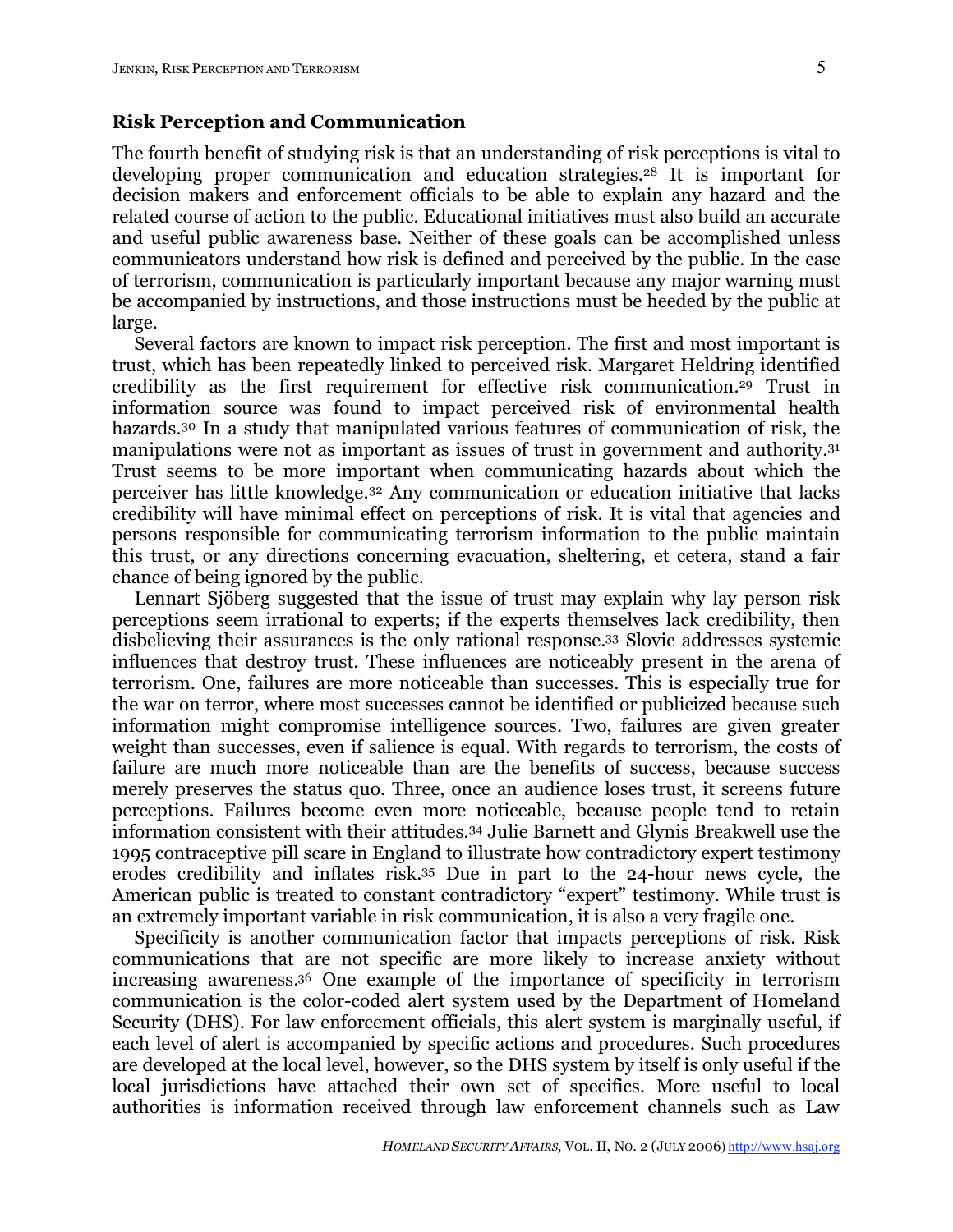Enforcement Online or the FBI's Joint Terrorist Task Force gateway; this information is more useful precisely because it is more specific. For the general public, the DHS colorcoded system is rightfully criticized for being counterproductive, precisely because it offers no useful information to a public audience.

Heldring outlined criteria for risk communication to be considered useful: credibility, specific information about the risk, specific information about what is being done by authorities, specific information about what the audience should do, and empathy. <sup>37</sup> In the case of terrorist warnings, unfortunately, such specific information is usually unavailable, or cannot be shared with the public. But risk research provides insight into how terrorist warnings should ideally be constructed and relayed.

Barnett and Breakwell postulated a mechanism by which past risk communications influence the response to further risk communications. The series of previous hazard notifications (a hazard sequence) impacts the way a hazard is normalized; this normalization results in a hazard template – a social heuristic that speeds the processing of information related to the hazard. The hazard template is the public's conception of the hazard and includes such characteristics as the organizations responsible, potential victims, causes, and consequences; this template provides a common ground for interpersonal communication about the hazard. Barnett and Breakwell conclude that in order to understand how people will react to a future risk communication, we must first understand how previous communications have shaped the audience's hazard template.38 Because so much of the average person's experience with terrorism is from media messages, it would be useful to examine how these messages have constructed the hazard template of "terrorism" and how this template filters new messages.

## **Situational Factors**

A fifth benefit to studying risk is to identify situational factors that influence risk perception. Psychological research has identified four situational factors that influence how people judge risk: expected loss, catastrophic potential, other qualitative characteristics (these will be discussed in greater detail below), and beliefs about cause.39 Risk perception research provides insight into which event or situational features will be most important for particular hazards. In the case of terrorism, such information assists researchers or public officials – given specific information about the characteristics of a terrorist threat – to predict how people might react to that threat.

#### **Personal Factors**

Several intra-personal factors have been linked to risk perception. In the health psychology literature, three factors have been associated with risk perception: demographics, socio-psychological variables (like those discussed previously regarding responses to terrorism), and structural variables such as experience with the hazard or depth of knowledge.40 Sjoberg postulates that certain individuals may demonstrate a greater sensitivity to risk, and this possibility deserves empirical analysis.41

Slovic linked risk judgments to gender (women judge risk to be higher), race, (minorities judge risk as higher), political worldview, personal affiliations, emotional affect, and trust (as outlined above). Upon closer inspection, however, it appears that race and gender differences in perceived risk can be tied to the "white male effect."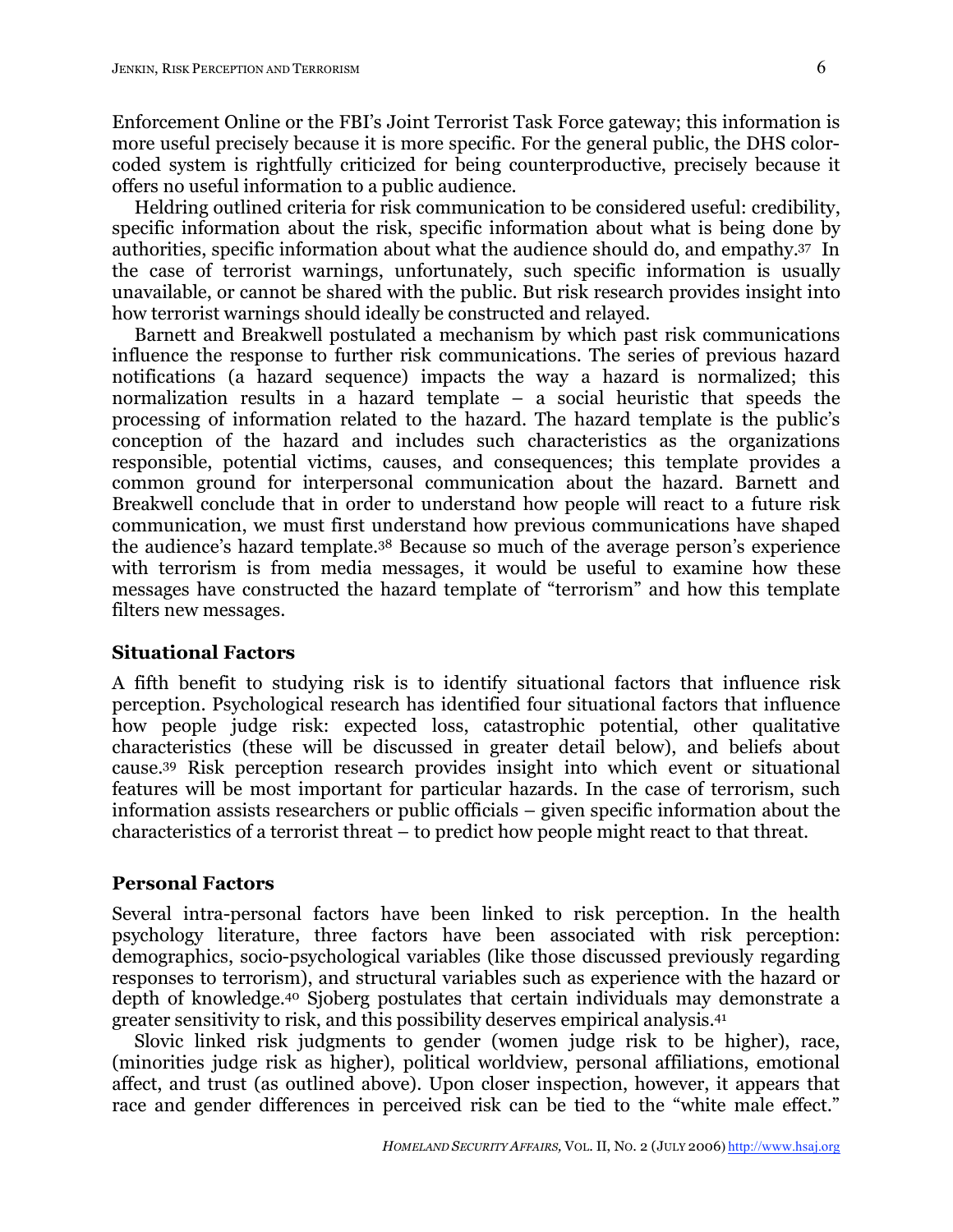About one-third of white men have much lower risk judgments than everyone else, regardless of gender or race; when these responders are excluded from analyses, race and gender differences become non-significant. Examining these low-risk respondents reveals that they tend to be well-educated, have high socioeconomic status, conservative political orientation, and higher trust in authority. <sup>42</sup> The white male effect may provide a link to other personal factors that influence risk perceptions. Fortunately, intra-personal variables is one area in which terrorism attitude researchers have acquired a great deal of useful information; as previously discussed, however, most of the research failed to differentiate between reactions to past events and reactions to potential events. The risk literature provides the empirical background to devise and test specific hypotheses regarding potential terrorism and personal variables.

In sum, studying risk perception is beneficial in many ways. It provides insight into how risk perception is related to attitudes and lifestyles. It provides a framework for understanding how risk is amplified or attenuated across a culture. It allows for the proper development of effective communication and education strategies and it provides an understanding of situational and personal factors associated with risk perception. The natural inclination of the individual is to reduce risk. It is an important contribution of psychology to provide empirical analysis of how and why risk is perceived, and what consequences are associated with risk perception.

#### **THE PSYCHOMETRIC PARADIGM**

The psychometric paradigm was developed as the research paradigm that logically follows the assumption that risk is psychologically determined. The primary assumption of the psychometric paradigm is that risk is inherently subjective.43 Recall the importance of qualitative hazard characteristics to lay perceptions of risk. The psychometric paradigm is based on techniques that collect and analyze subjective rating of these qualitative characteristics, including both global (e.g. riskiness, etc.) and dimensional (e.g. controllability, familiarity, etc.) evaluations of particular hazards.44 These subjective ratings then form a sort of personality profile for each hazard being studied. It is this pattern of qualitative ratings that affect perceptions of risk. Psychometric studies have discovered five factors that generally account for risk perceptions: qualitative features of the hazard, benefits of the hazard, annual mortality rates, catastrophic mortality potential, and relative mortality seriousness. <sup>45</sup> For the purposes of the proposed studies, the factor of greatest interest is the qualitative features, or personality profile, of the hazard itself. An understanding of how these qualitative ratings impact perceptions of risk is a vital step in understanding attitudes toward terrorism.

## **Dimensions and Factors of Risk**

Psychometric studies have studied numerous dimensions of risk for scores of hazards. Dimensions commonly used are listed in Table 1. Obviously, so many dimensions can lead to very cumbersome research designs, so most risk studies include the dimensions most applicable to the study at hand. For example, a terrorism study may elect to exclude inequitability, because the inequity of terrorism risk is not likely to be an issue as it might be for the risks of a toxic waste dump or nuclear power plant.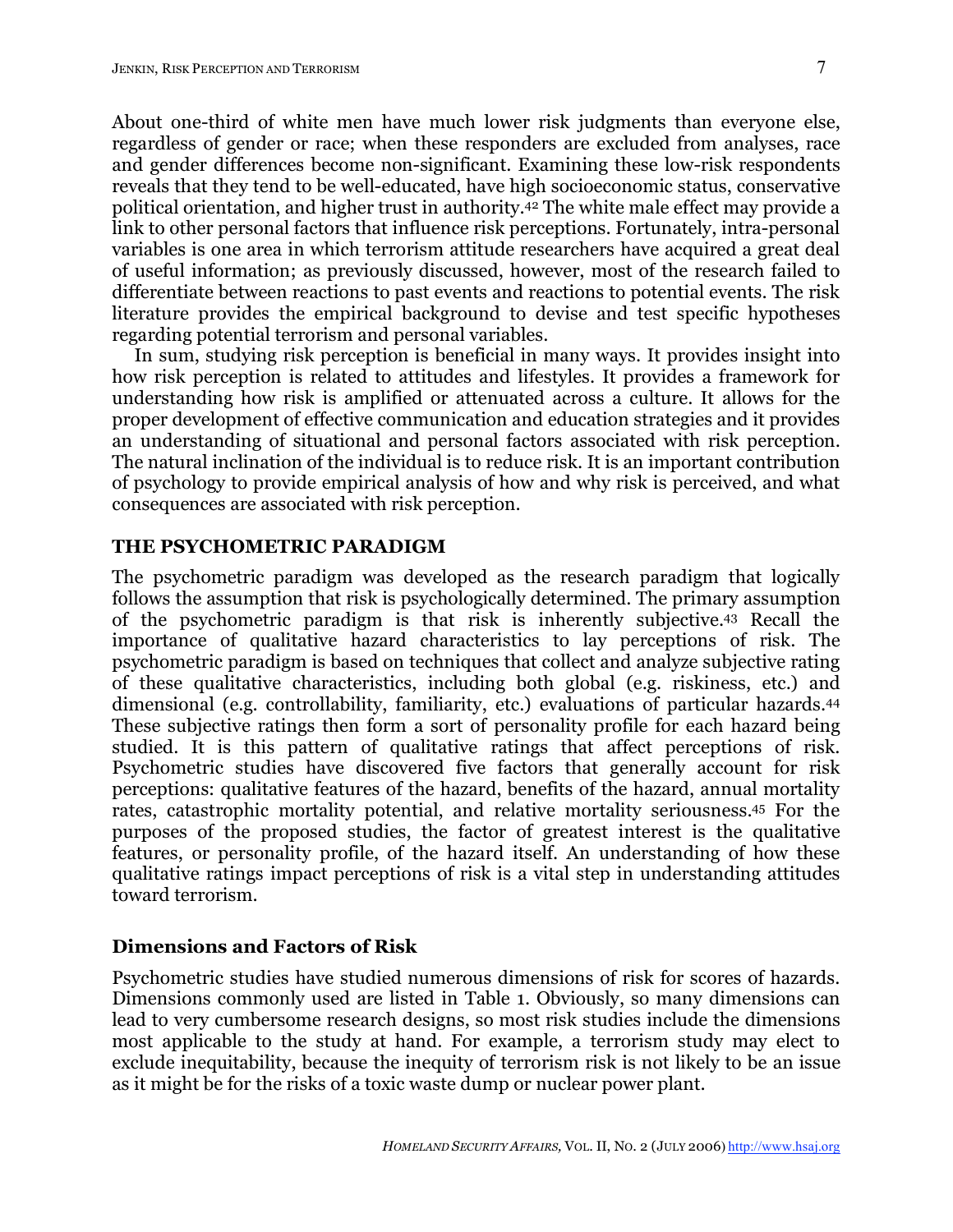#### **Table 1**

# **Qualitative Dimensions of Risk Used in the Psychometric Paradigm<sup>46</sup>**

| <b>Voluntariness</b>        | The extent to which exposure to the hazard is voluntary. |
|-----------------------------|----------------------------------------------------------|
| Immediacy                   | The extent to which the consequences are noticed         |
|                             | immediately.                                             |
| Knowledge of exposure       | The extent to which a person knows if he has been        |
|                             | exposed.                                                 |
| Expert knowledge            | The extent to which experts know about the hazard.       |
| Controllability*            | The extent to which a victim can control the severity of |
|                             | consequences due to exposure.                            |
| Novelty                     | The extent to which the hazard is new to society.        |
| Catastrophic potential*     | How many fatalities occur at once.                       |
| Dread*                      | The extent to which the effects of exposure are dreaded. |
| Severity*                   | The extent to which the consequences of exposure are     |
|                             | severe.                                                  |
| Delayed                     | The extent to which the consequences of exposure are     |
|                             | delayed.                                                 |
| Certainly fatal*            | The extent to which exposure will definitely cause       |
|                             | fatality.                                                |
| Increasing*                 | The extent to which the risk is increasing over time.    |
| Preventability*             | The extent to which the hazard is preventable.           |
| Inequitable*                | The extent to which risks and benefits are not equally   |
|                             | distributed across society.                              |
| Affects future generations* | The extent to which the hazard will affect future        |
|                             | generations.                                             |
| Global catastrophe*         | The extent to which the hazard threatens a global        |
|                             | catastrophe.                                             |
| Easily reduced*             | The extent to which risk associated with the hazard can  |
|                             | be easily reduced.                                       |
| Personal impact*            | The extent to which the risk affects the respondent      |
|                             | personally.                                              |
| Observability               | The extent to which the effects of exposure are          |
|                             | observable.                                              |

Dimensions marked with an asterisk  $(*)$  were directly correlated with perceptions of risk.<sup>47</sup>

Risk studies have also sought to reduce the number of analyses by reducing these qualitative dimensions into factors via factor analysis. This approach has been very successful and has lead to robust research findings. Two factors have been consistently (though not exclusively) identified: *dread risk*, which is associated with lack of control, dreaded consequences, catastrophic potential, inequitable distribution, increasing risk, and fatal consequences; and *unknown risk*, which is associated with unobservability, novelty, unknown exposure, unknown to science, and delayed consequences. <sup>48</sup> Two other factors have also been identified in individual studies: number of people exposed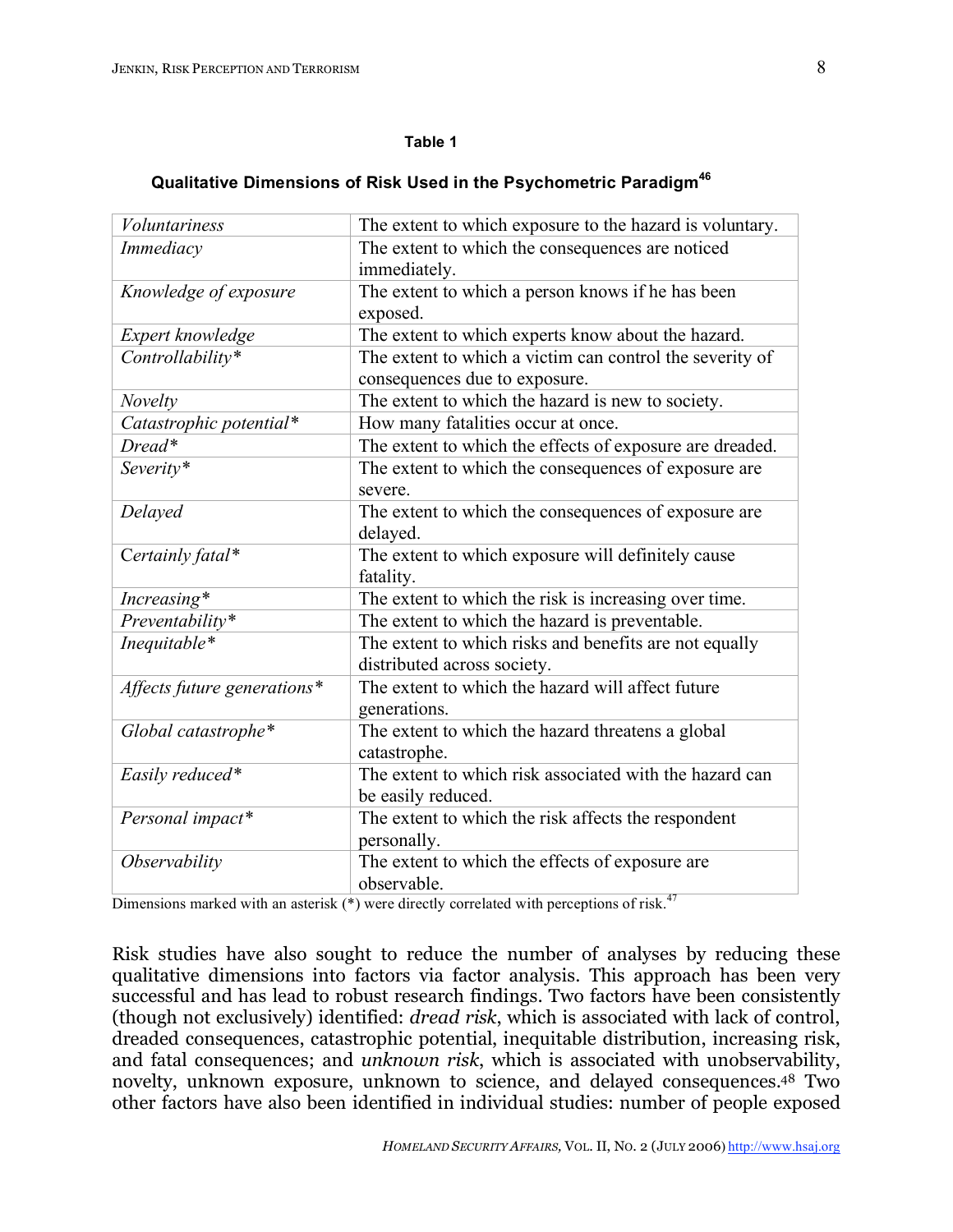and severity of consequences. <sup>49</sup> The most consistent finding, however, is that the dread risk factor has been the best predictor of the overall perceived risk of a hazard.50 Identifying the importance of dread and its impact on perceptions of risk is a valuable contribution of risk research in general and the psychometric paradigm in particular.

The identification of two primary factors that qualitatively described hazards has allowed risk researchers to map out a number of hazards in two-factor space. Such taxonomy is useful for two purposes. The first value is that it explains differences in risk perceptions across hazards. In fact, the perceived risk of a hazard is related to its position in the two-factor space. The second value is that it explains discrepancies between lay and expert estimates of risk. While lay perceptions of risk are consistently tied to dread risk, expert ratings are not.51

One risk judgment that merits special attention is signal value. An event is high in signal value if its occurrence changes the perceived probability of future occurrences.<sup>52</sup> For example, 9/11 was extremely high in signal value because it was taken as evidence that such attacks were more likely than before to occur again. In contrast, a suicide bomber on a bus in Tel Aviv has a low signal value, because this occurrence does not alter perceptions of how likely it is to occur again. Along with overall perceived risk, signal value has been linked to the position of hazards within a two-factor space.53 Differences in signal value appear to account for differences in ratings of worry, need for awareness, and need for preventative efforts.54 Signal value is also related to how well known a hazard is; new hazards tend to be higher in signal value. Signal value may be an important political consideration as well, because a hazard with high signal value is particularly open to risk amplification processes. <sup>55</sup> Barnett and Breakwell suggest that novel information is key to intensifying perceived risk, while confirmatory information has little impact on risk perception. <sup>56</sup> Signal value is an important variable in risk perception. Given the extremely high signal value of 9/11, this concept should be an important consideration in any study of attitudes toward terrorism.

In sum, the psychometric paradigm is a research methodology derived from the assumption that risk is subjective and that qualitative features of hazards will be linked to perceptions of risk. Numerous qualitative features (dimensions) have been studied; some are consistently related to risk and some are not. One of the most relevant features to terrorism hazards is signal value. These dimensions can also be reduced to underlying factors – dread and unknown risk. These two factors allow the hazards to be mapped on a Cartesian plane. The location of each hazard is useful for understanding how it is perceived. This paradigm provides a promising set of techniques with which to better understand attitudes toward terrorism. Researchers may be able to develop "personality profiles" for different attacks, profiles which in turn could lead to the creation of a taxonomy of terrorism based on subjective evaluations.

### **The Psychometric Paradigm and Specific Hazards**

While most psychometric studies have examined many different hazards, the paradigm can be adapted to accommodate an in-depth study of one hazard. Single hazard domains have been studied using the psychometric paradigm, and they too can be represented in two-factor space, where position is predictive of perceived risk. <sup>57</sup> Slovic examined attitudes toward unwanted land uses and also provided several examples of hazards that have been studied using psychometric techniques to specific hazards, such as automobile structural defect, railroad accidents, and automobile subsystem failures.58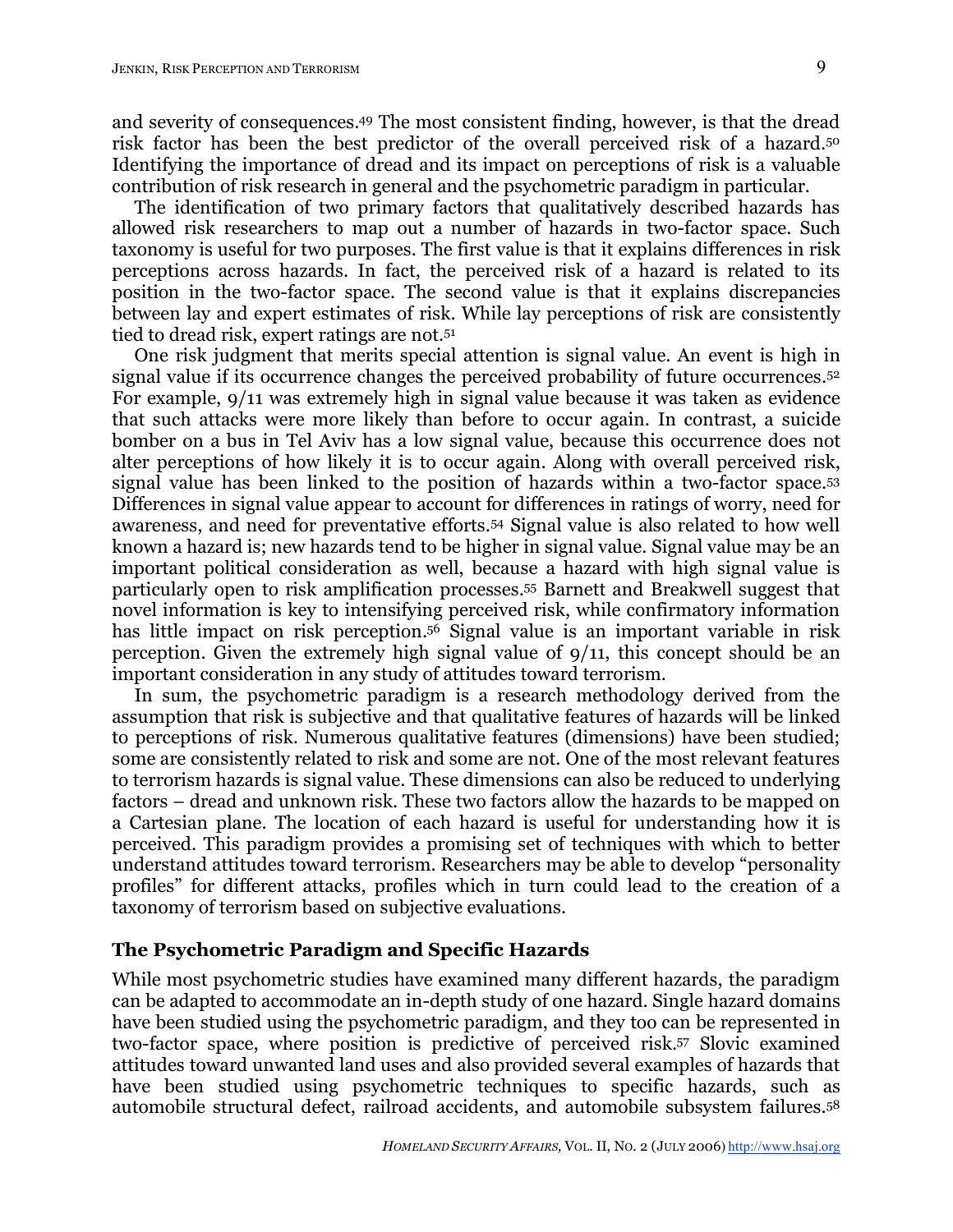While in these studies risk dimensions were reducible into factors, the factors did not always match those found in multiple-hazard studies; for example, the factors observed for automobile subsystem defects were "foreseeable" and "severe, uncontrollable damage."59 Given the nature of the hazard, these factors are more logical than dread risk and unknown risk, the factors discussed above. The psychometric paradigm has also been successfully applied to single hazards, but Slovic cautions against representing complex events as a single homogenous data point. <sup>60</sup> While terrorism has been included as a single hazard in past psychometric studies, the complexity and relevance of terrorism in today's society merits an empirical exploration of terrorism as the entire hazard space.

#### **APPLICATION TO HOMELAND SECURITY/EMERGENCY PREPAREDNESS**

Based on the principles outlined above, several recommendations can be made for those directly involved in homeland security, emergency preparedness, and disaster recovery. These recommendations are purposely general, because the specifics of how to implement them will vary from one context to another. This list is not intended to be exhaustive; surely other recommendations can be made, again based on a specific context. The following do provide, however, a framework within which to apply the research cited here.

First, it is essential for an organization to build trust with its audience/constituents. Without trust, any information from that organization will likely be discounted, including information about levels of safety, disaster scenarios, or evacuation procedures. One important aspect of gaining and/or maintaining trust is to make the successes of an organization as visible as possible. This task is more difficult than it sounds, because the failures of any organization are generally more apparent and noticeable than are its successes. In some cases, particularly with intelligence organizations, successes cannot be shared with the public because such information may compromise future efforts. But it is essential that agencies involved with homeland security have proactive campaigns designed to build trust with the public by actively communicating information favorable to the agency. Agencies can also build trust in the way that they deal with failures. Open communication about the cause of a failure, and steps being taken to prevent another, can and should be used to rebuild trust after an agency fails to meet its responsibilities.

A psychological phenomenon that naturally inhibits trust is hindsight bias, or the "Iknew-it-all-along" phenomenon. Once an event has occurred, observers tend to overestimate the predictability of the event. This phenomenon means that failures are not only more noticeable, they are considered to be inexcusable, especially failures of foresight. From the public's perspective, any catastrophe or disaster could have been avoided, because there was sufficient evidence beforehand that it was going to occur. From an agency's perspective, the evidence predicting an event was buried within the evidence against the event occurring, and thus no foresight was possible. Agencies, and especially their press liaisons, must be aware of this difference in perspective and be ready to publicly account for it.

Second, agencies must offer specific information whenever possible. This point is particularly salient for organizations tasked with motivating people to take action. People tend to ignore general instructions that do not include specific actions. Of course,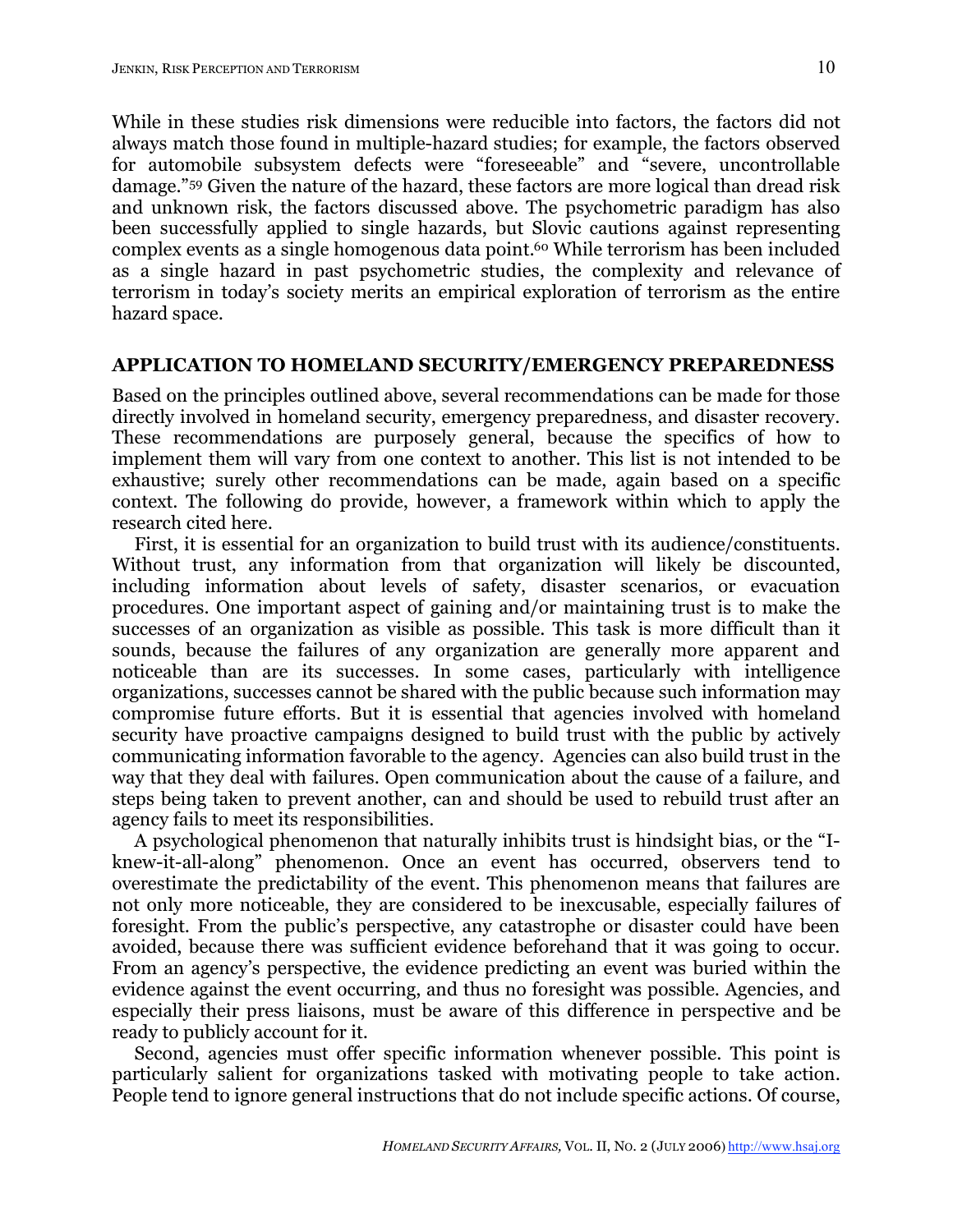the actions requested must also be sensible to the public, or even specifics will be ignored. Therefore agencies must not only provide specific instructions, but give detailed (and simple) explanations for those instructions. Specific information is also needed for warnings. As discussed above, the color-coded system is largely useless to the general population because of its lack of specificity. If details cannot be given, the agency must consider whether releasing general instructions or warnings will actually cause harm to their communication efforts, either through creating distrust among the public, or through desensitizing their audience to such communication. In some cases, it may actually be advisable to present no information rather than to present information that the audience cannot use.

Third, organizations must understand the public's priorities. In cases of general homeland security or emergency preparedness issues, public opinion polls can offer a basic level of insight. In more specific cases, some level of primary research may need to be conducted in order to identify priorities. Once an organization can understand the perspective (and thus the priorities) of its constituents, they are better prepared to address those priorities. Often an agency is already addressing these priorities, and it simply needs to do a better job of communicating these efforts to the public. In other cases the public priorities may need to be altered; this is a very difficult thing to do, but it is possible if the issues of trust and specificity have already been addressed. If an agency does find it necessary to conduct a campaign to alter the public priorities, awareness of public opinion will inform decision makers of the progress of such a campaign.

Fourth, the qualitative dimensions (and responses to them) discussed above should be incorporated into scenario development exercises. Scenario development may be more accurate if the subjective features of a threat are included along with the objective features. Of course, the impact of these subjective features is still a matter of ongoing research, especially in the area of terrorism, so such a process would necessarily be iterative. Once this information is added to our current knowledge and accounted for in predictive models, it should allow for a more sophisticated and accurate prediction of actual behaviors.

#### **CONCLUSION**

The study of attitudes toward terrorism is a vital psychological endeavor in the post-9/11 world. Fortunately, much work has been done and the resulting literature provides a great deal of insight into how people respond to terrorism and other threats of violence.61 Unfortunately, most of the empirical work has focused on responses to past terrorist incidents and has looked mainly at personal factors that are related to such responses. <sup>62</sup> Because each terrorist attack evokes anger and resolve, however, terrorists primarily achieve their goal of fear and intimidation through the threat of future attacks rather than the occurrence of previous ones. From a psychological perspective, the terrorism that has not yet happened is as important as the terrorism that just happened.

Terrorism's future-orientation highlights the importance of understanding how people respond to threats as well as to actual incidents. The best psychological approach to such attitudes is through the field of risk. Risk is based on judgments, and thus is psychological in nature. The psychological study of risk provides insight into how people view various threats, and therefore informs predictions about how people will react to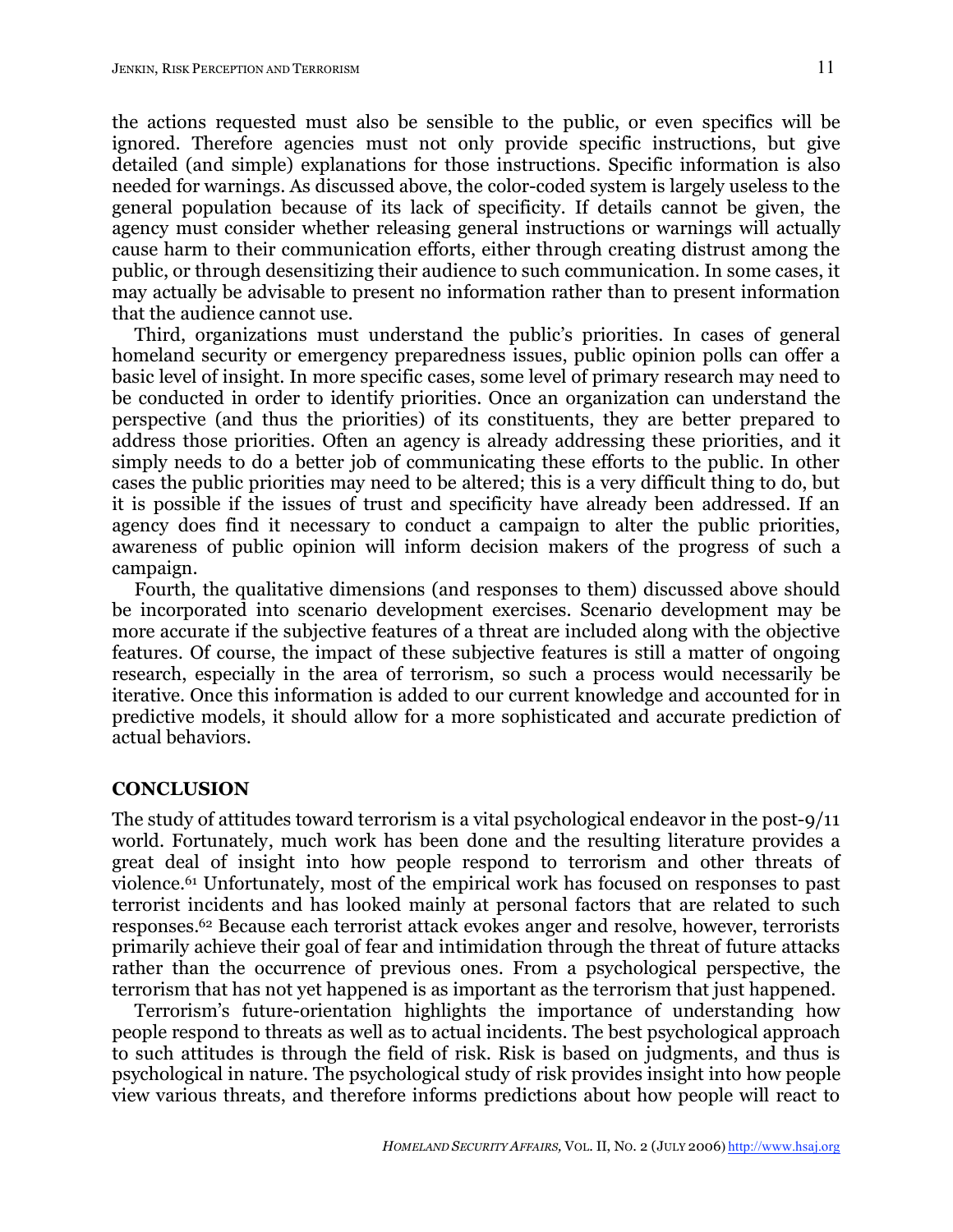the threat of terrorism. The psychometric paradigm specifically offers a valuable methodology to explore which features of a terrorist incident drive psychological perceptions and reactions to that incident.

Terrorism – more specifically the threat of terrorism – has become a driving cultural and political force. Credible threat is the currency of terrorist organizations. An organization that cannot threaten and be taken seriously has no power to change attitudes and behaviors. Because the power of terrorism comes from such threats, controlling risk has taken on national significance, with an entire cabinet-level department, as well as local and state-wide partner agencies, devoted to managing (and hopefully reducing) risk. These agencies cannot properly reduce risk, though, without first understanding how risk is perceived. Because of the United States' political structure, public attitudes toward terrorism occupy a pre-eminent place in establishing government priorities. It is essential that psychologists develop empirically-tested knowledge about how these attitudes are constructed, how they change across time, and how they impact behavior. The literature reviewed here provides essential progress toward understanding terrorism attitudes, and outlines a promising framework for continuing that progress.

*The author would like to thank the reviewers for their helpful comments, which directly improved this article. This research was supported in part by a graduate student fellowship from the Department of Homeland Security, Office of University Programs, Scholars and Fellows Program. Correspondence concerning this article should be addressed to Clinton Jenkin, Department of Psychology, University of New Hampshire, Durham, New Hampshire 03824. Email: cjenkin@unh.edu.*

*Clinton M. Jenkin is a research fellow in the Department of Psychology at the University of New Hampshire. He received his master's degree in Psychology from UNH in 2004, and is now a Ph.D. candidate.*

 <sup>1</sup> P. Slovic, "Trust, Emotion, Sex, Politics, and Science: Surveying the Risk-Assessment Battlefield," *Risk Analysis* 19 (1999): 689-701.<br><sup>2</sup> P. Slovic, "Perception of Risk," *Science* 236 (1987): 280-285.<br><sup>3</sup> Ibid.<br><sup>4</sup> P. Slovic, B. Fischhoff, and S. Lichtenstein, "Rating the Risks," *Environment* 2, no.3 (1979): 14-20. Sligh

revised in P. Slovic, ed., *The Perception of Risk* (Sterling, VA: Earthscan, 2000).

<sup>&</sup>lt;sup>5</sup>A.H. Wandersman and W.K. Hallman, "Are people acting irrationally? Understanding public concerns about environmental threats," American Psychologist 48 (1993): 681-686.<br>
<sup>6</sup> Slovic, et al., "Rating the Risks."<br>
<sup>7</sup> Slovic, "Trust, Emotion, Sex, Politics, and Science."<br>
<sup>8</sup> Slovic, et al., "Rating the Risks."<br>
<sup>9</sup> D.G. MacGr

*Analysis* 6 (1986): 245-256.<br><sup>10</sup> Wandersman and Hallman, "Are People Acting Irrationally?"<br><sup>11</sup> Slovic, "Perception of Risk."<br><sup>12</sup> O. Renn, "Concepts of Risk: A Classification," in S. Krimsky and D. Golding, eds., *Soci* 

<sup>(</sup>Westport, CT: Praeger, 1992).<br><sup>13</sup> Slovic, "Trust, Emotion, Sex, Politics, and Science."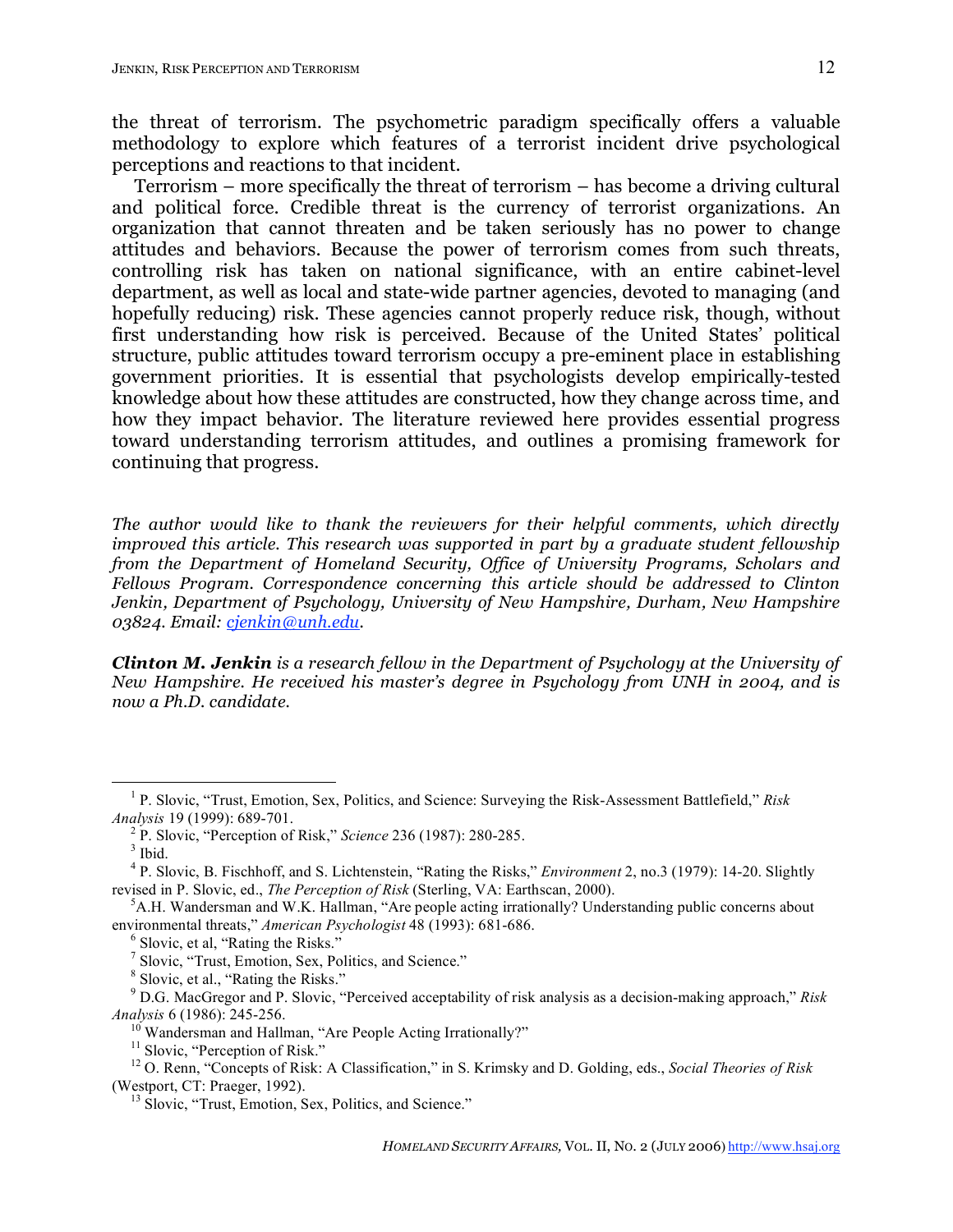<sup>14</sup> Wandersman and Hallman, "Are People Acting Irrationally?"<br><sup>15</sup> B.J. Gerber and G.W. Neeley, "Perceived risk and citizen preferences for government management of routine<br>hazards," *Policy Studies Journal* 33 (2005): 3

<sup>16</sup> L. Huddy, S. Feldman, C. Taber, and G. Lahav, "Threat, anxiety, and support of antiterrorism policies,"<br>*American Journal of Political Science* 49 (2005): 593-608.

<sup>17</sup> Renn, "Concepts of Risk."<br><sup>18</sup> C.M. Jenkin and E.S. Cohn, "Attitudes toward terrorism: Scale development and implications," *Peace and* Conflict: Journal of Peace Psychology (under review).<br><sup>19</sup> K.F. Ferraro, *Fear of Crime: Interpreting Victimization Risk* (Albany: State University of New York Press.

1995). <sup>20</sup> J.S. Williams, B.K. Singh, and B.B. Singh, "Urban youth, fear of crime, and resulting defensive actions," *Adolescence* 29 (1994): 323-330.

<sup>21</sup> P.J. Lavrakas, "Fear of Crime and Behavioral Restrictions in Urban and Suburban Neighborhoods," *Population* and *Environment* 5 (1982): 242-262.

<sup>22</sup> D. McDowall, "Firearms and Self-Defense," Annals of the American Academy of Political and Social Science

539 (1995): 130-140.<br><sup>23</sup> G.S. Mesch, "Perceptions of risk, lifestyle activities, and fear of crime," *Deviant Behavior*, 21 (2000): 47-62.<br><sup>24</sup> C. McCauley, "Psychological issues in understanding terrorism and the respon

ed., *Psychology of Terrorism, condensed edition: Coping with the Continued Threat* (Westport, CT: Praeger, 2004), 33-65; T. Pyszczynski, S. Solomon, and J. Greenberg, *In the Wake of 9/11: The Psychology of Terror* (Washington, D.C.: American Psychological Association, 2003); M. Weidenbaum, "Economic responses to Terrorism," *Executive*

*Speeches* (Oct/Nov 2001)*.* <sup>25</sup> For <sup>a</sup> complete treatment of this framework, see N. Pidgeon, R.E. Kasperson, and P. Slovic, eds., *The Social*

<sup>26</sup> J. Barnett and G.M. Breakwell, "The Social Amplification of Risk and the Hazard Sequence: The October 1995 Oral Contraceptive Pill Scare," *Health, Risk, and Society* 5, no. 3 (2003): 301-314.

<sup>27</sup> J. Flynn, "Nuclear Stigma," 326-352; A. Susarla, "Plague and Arsenic: Assignment of Blame in the Mass Media and the Social Amplification and Attenuation of Risk," 179-206; and T. Horlick-Jones, J. Sime, and N. Pidgeon, "The Social Dynamics of Environmental Risk Perception: Implications for Risk Communication Research and Practice" 262-285, all in Pidgeon, et al., eds., Social Amplification of Risk.

<sup>28</sup> Renn, "Concepts of Risk"; P. Slovic, *Perception of Risk from Asteroid Impact*. Paper prepared for the ICSU workshop: "Comet/Asteroid Impact and Human Society," Santa Cruz de Tenerife (November 2004). <sup>29</sup> M. Heldring, "Talking to the Public about Terrorism: Promoting Health and Resilience," *Families, Systems, &*

*Health* 22 (2004): 67-71.<br><sup>30</sup> C. Seguin, L.G. Pelletier, and J. Hunsley, "Predicting Environmental Behaviors: The Influence of Self-

Determined Motivation and Information about Perceived Environmental Health Risks, *Journal of Applied Social*

*Psychology* 29 (1999): 1582-1604.<br><sup>31</sup> B. Johnson and P. Slovic, "Presenting uncertainty in health risk assessment: Initial studies of its effects on risk perception and trust," *Risk Analysis* 15 (1995): 485-494.

<sup>32</sup> Gerber and Neely, "Perceived Risk."<br><sup>33</sup> L. Sioberg, "Political Decisions and Public Risk Perception," Paper read at the Third International Public Policy and Social Science Conference, St. Catherine's College, Oxford, England (July 1999).<br><sup>34</sup> Slovic, "Trust, Emotion, Sex, Politics, and Science."<br><sup>35</sup> Barnett and Breakwell, "Social Amplification of Risk."<br><sup>36</sup> C.E. S

*Psychology of Terrorism*, 1-31.<br><sup>37</sup> M. Heldring, "Talking to the public about terrorism."<br><sup>37</sup> M. Heldring, "Talking to the public about terrorism."<br><sup>39</sup> Renn, "Concepts of Risk."<br><sup>40</sup> E. Sarafino, *Health Psychology: Bi* 

*Social Theories of Risk* (Westport, CT: Praeger, 1992). <sup>44</sup> Slovic, ed., *Perception of Risk*.